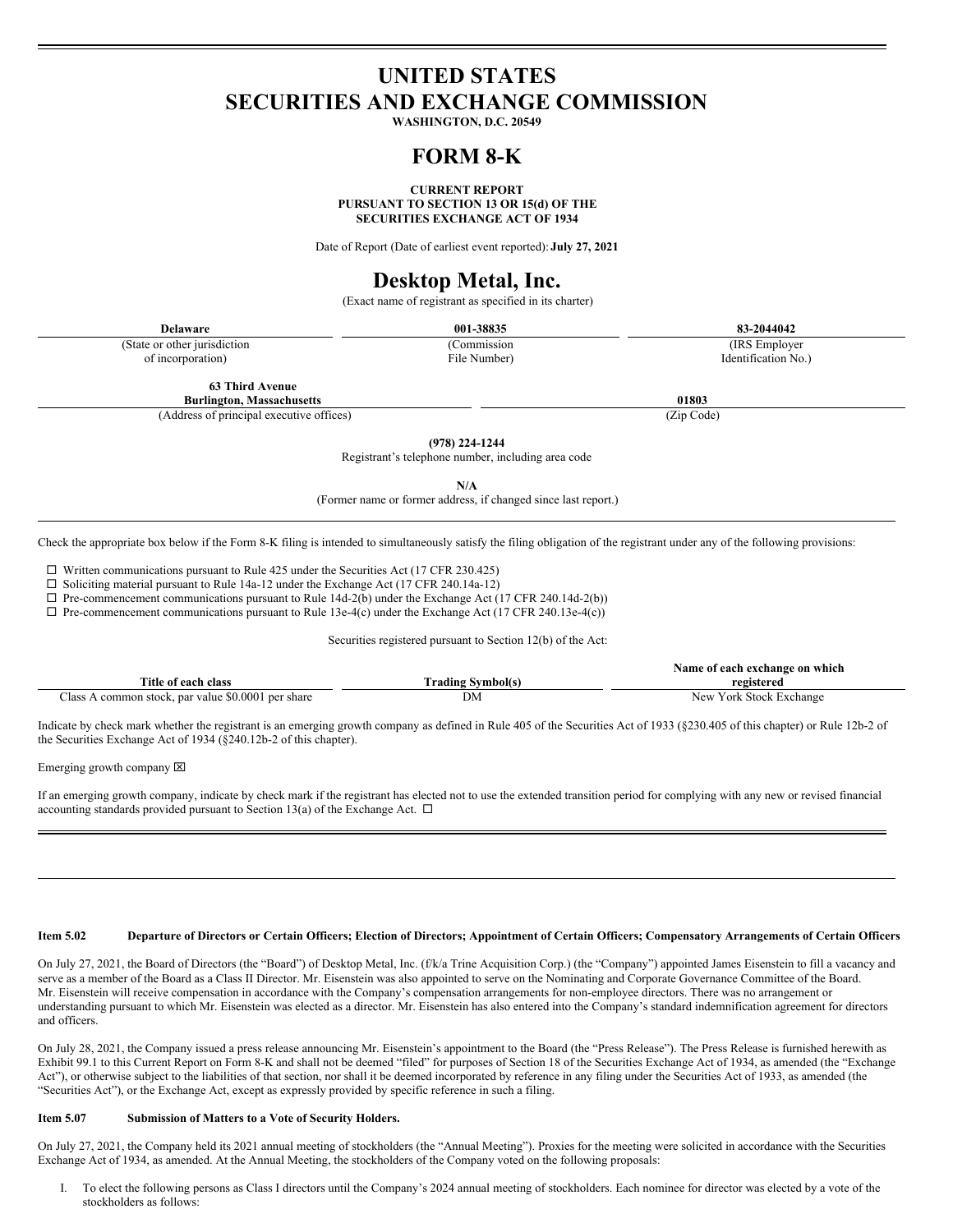|                |             |          |         | <b>Broker</b>    |
|----------------|-------------|----------|---------|------------------|
| <b>Nominee</b> | For         | Against  | Abstain | <b>Non-Votes</b> |
| Dayna Grayson  | 139.511.048 | 107.965  | 101.411 | 20.616.475       |
| Steve Papa     | 137.853.889 | .762.746 | 103,789 | 20.616.475       |
| Bilal Zuberi   | 139.439.973 | 174,207  | 106.244 | 20,616,475       |

II. To ratify the appointment of Deloitte & Touche LLP as independent registered public accounting firm for the year ending December 31, 2021. The proposal was approved by a vote of stockholders as follows:

| ™~<br>т от |  |
|------------|--|
| n.         |  |

Based on the foregoing votes, Dayna Grayson, Steve Papa and Bilal Zuberi were elected as directors and the appointment of Deloitte & Touche LLP was ratified.

## **Item 9.01. Financial Statement and Exhibits.**

(d) Exhibits.

| Exhibit<br>Number | Description                        |
|-------------------|------------------------------------|
| 99.1              | Press release dated July 28, 2021. |
|                   |                                    |

## **SIGNATURES**

Pursuant to the requirements of the Securities Exchange Act of 1934, the registrant has duly caused this report to be signed on its behalf by the undersigned hereunto duly authorized.

### **Desktop Metal, Inc.**

Name: Ric Fulop Title: Chief Executive Officer

Date: July 29, 2021 By: /s/ Ric Fulop